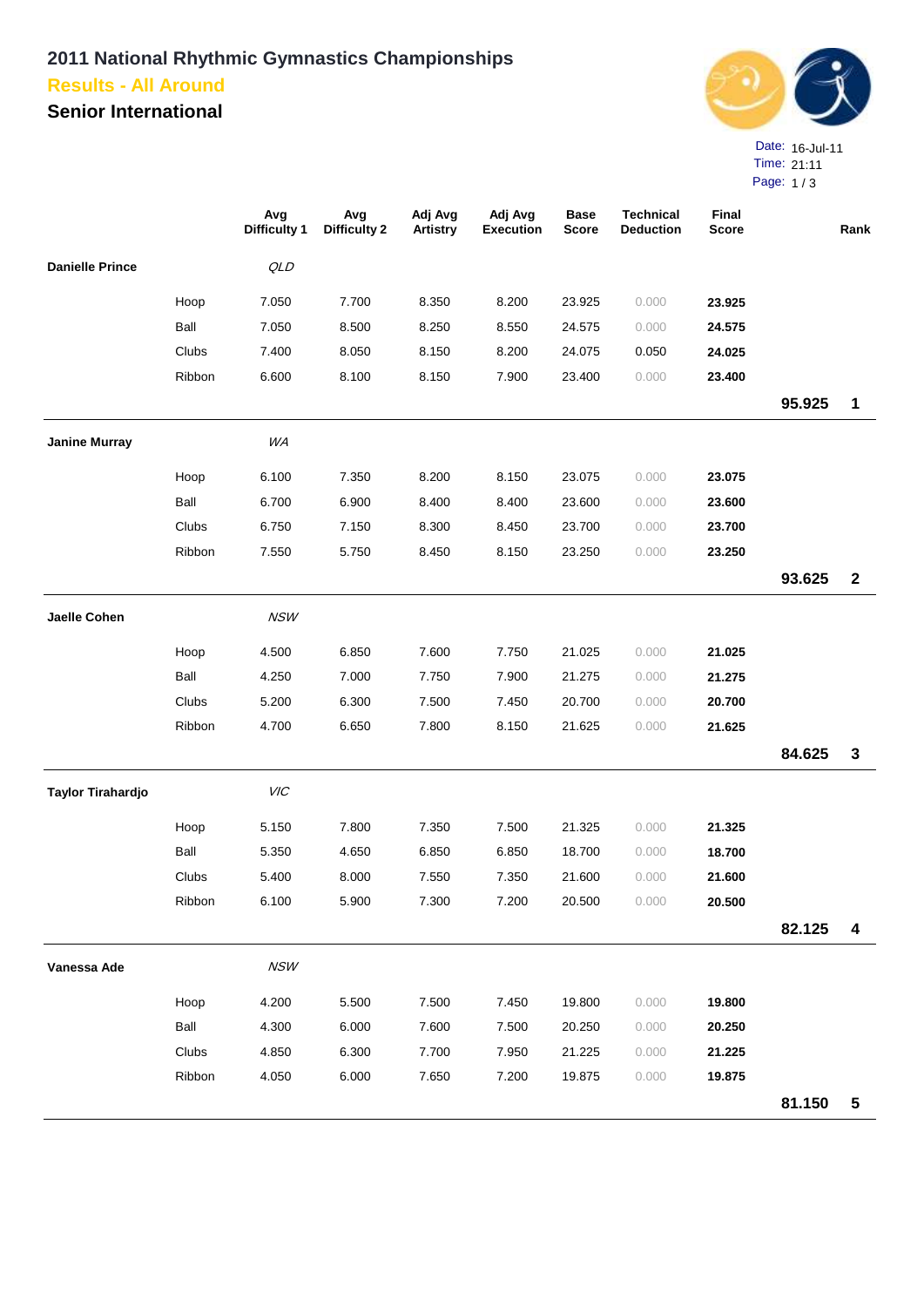## **2011 National Rhythmic Gymnastics Championships Results - All Around**

**Senior International**



| <b>Enid Sung</b>        |        | <b>NSW</b> |       |       |       |        |       |        |        |                |
|-------------------------|--------|------------|-------|-------|-------|--------|-------|--------|--------|----------------|
|                         | Hoop   | 3.000      | 5.150 | 6.800 | 6.750 | 17.625 | 0.000 | 17.625 |        |                |
|                         | Ball   | 2.800      | 7.300 | 7.750 | 7.850 | 20.650 | 0.000 | 20.650 |        |                |
|                         | Clubs  | 3.600      | 7.150 | 7.650 | 8.050 | 21.075 | 0.000 | 21.075 |        |                |
|                         | Ribbon | 4.700      | 5.100 | 6.700 | 6.600 | 18.200 | 0.000 | 18.200 |        |                |
|                         |        |            |       |       |       |        |       |        | 77.550 | $\bf 6$        |
| Samantha Richardson     |        | <b>NSW</b> |       |       |       |        |       |        |        |                |
|                         | Hoop   | 3.850      | 6.300 | 7.200 | 7.400 | 19.675 | 0.000 | 19.675 |        |                |
|                         | Ball   | 3.850      | 7.150 | 7.150 | 7.400 | 20.050 | 0.000 | 20.050 |        |                |
|                         | Clubs  | 3.400      | 5.850 | 7.150 | 7.050 | 18.825 | 0.000 | 18.825 |        |                |
|                         | Ribbon | 3.750      | 5.250 | 6.600 | 6.550 | 17.650 | 0.000 | 17.650 |        |                |
|                         |        |            |       |       |       |        |       |        | 76.200 | $\overline{7}$ |
| <b>Claudia Pillay</b>   |        | NSW        |       |       |       |        |       |        |        |                |
|                         | Hoop   | 3.600      | 6.450 | 6.950 | 7.100 | 19.075 | 0.000 | 19.075 |        |                |
|                         | Ball   | 3.500      | 5.750 | 7.350 | 7.200 | 19.175 | 0.000 | 19.175 |        |                |
|                         | Clubs  | 3.750      | 4.600 | 6.900 | 6.850 | 17.925 | 0.000 | 17.925 |        |                |
|                         | Ribbon | 3.000      | 5.500 | 7.250 | 7.250 | 18.750 | 0.000 | 18.750 |        |                |
|                         |        |            |       |       |       |        |       |        | 74.925 | 8              |
| <b>Scarlett Hankins</b> |        | QLD        |       |       |       |        |       |        |        |                |
|                         | Hoop   | 3.650      | 4.900 | 6.550 | 6.200 | 17.025 | 0.000 | 17.025 |        |                |
|                         | Ball   | 3.200      | 5.300 | 7.000 | 7.350 | 18.600 | 0.000 | 18.600 |        |                |
|                         | Clubs  | 5.150      | 4.850 | 7.050 | 6.900 | 18.950 | 0.000 | 18.950 |        |                |
|                         | Ribbon | 3.650      | 5.350 | 6.800 | 6.900 | 18.200 | 0.000 | 18.200 |        |                |
|                         |        |            |       |       |       |        |       |        | 72.775 | 9              |
| Pamela Rizzo            |        | WA         |       |       |       |        |       |        |        |                |
|                         | Hoop   | 2.700      | 3.700 | 7.000 | 7.250 | 17.450 | 0.000 | 17.450 |        |                |
|                         | Ball   | 3.700      | 5.600 | 6.950 | 6.750 | 18.350 | 0.000 | 18.350 |        |                |
|                         | Clubs  | 3.100      | 3.600 | 6.750 | 7.250 | 17.350 | 0.000 | 17.350 |        |                |
|                         | Ribbon | 4.550      | 5.550 | 7.000 | 7.150 | 19.200 | 0.000 | 19.200 |        |                |
|                         |        |            |       |       |       |        |       |        | 72.350 | 10             |
| Nikita Naidu            |        | <b>NSW</b> |       |       |       |        |       |        |        |                |
|                         | Hoop   | 2.200      | 4.850 | 7.100 | 7.200 | 17.825 | 0.000 | 17.825 |        |                |
|                         | Ball   | 2.800      | 5.350 | 6.850 | 6.900 | 17.825 | 0.000 | 17.825 |        |                |
|                         | Clubs  | 3.700      | 5.000 | 6.850 | 6.600 | 17.800 | 0.000 | 17.800 |        |                |
|                         | Ribbon | 2.900      | 4.600 | 7.000 | 6.900 | 17.650 | 0.000 | 17.650 |        |                |
|                         |        |            |       |       |       |        |       |        | 71.100 | 11             |